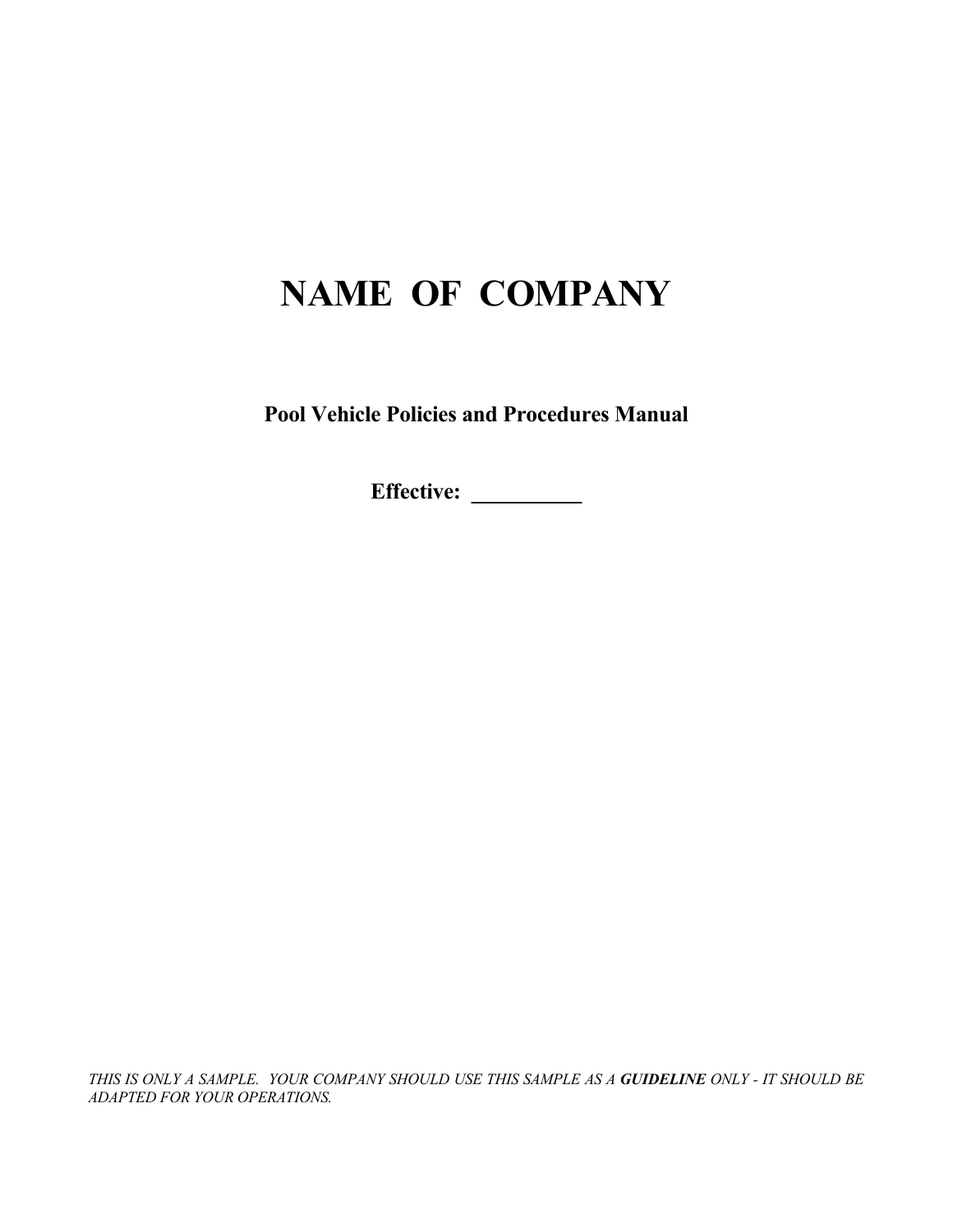The following pages contain \_\_\_\_\_\_\_\_\_\_\_\_\_\_\_\_\_\_\_\_ policies and procedures regarding the operation of a company pool vehicle, which has been furnished to provide you with adequate, safe and economical transportation in the performance of your duties.

Since pool vehicles represent a substantial investment by \_\_\_\_\_\_\_\_\_\_\_\_\_\_, we ask your help in keeping operating expenses to a minimum.

Please review your pool vehicle policies and procedures manual carefully, and then keep this information in the vehicle glove compartment. Your supervisor/manager will answer any questions you may have about pool vehicle policies and procedures.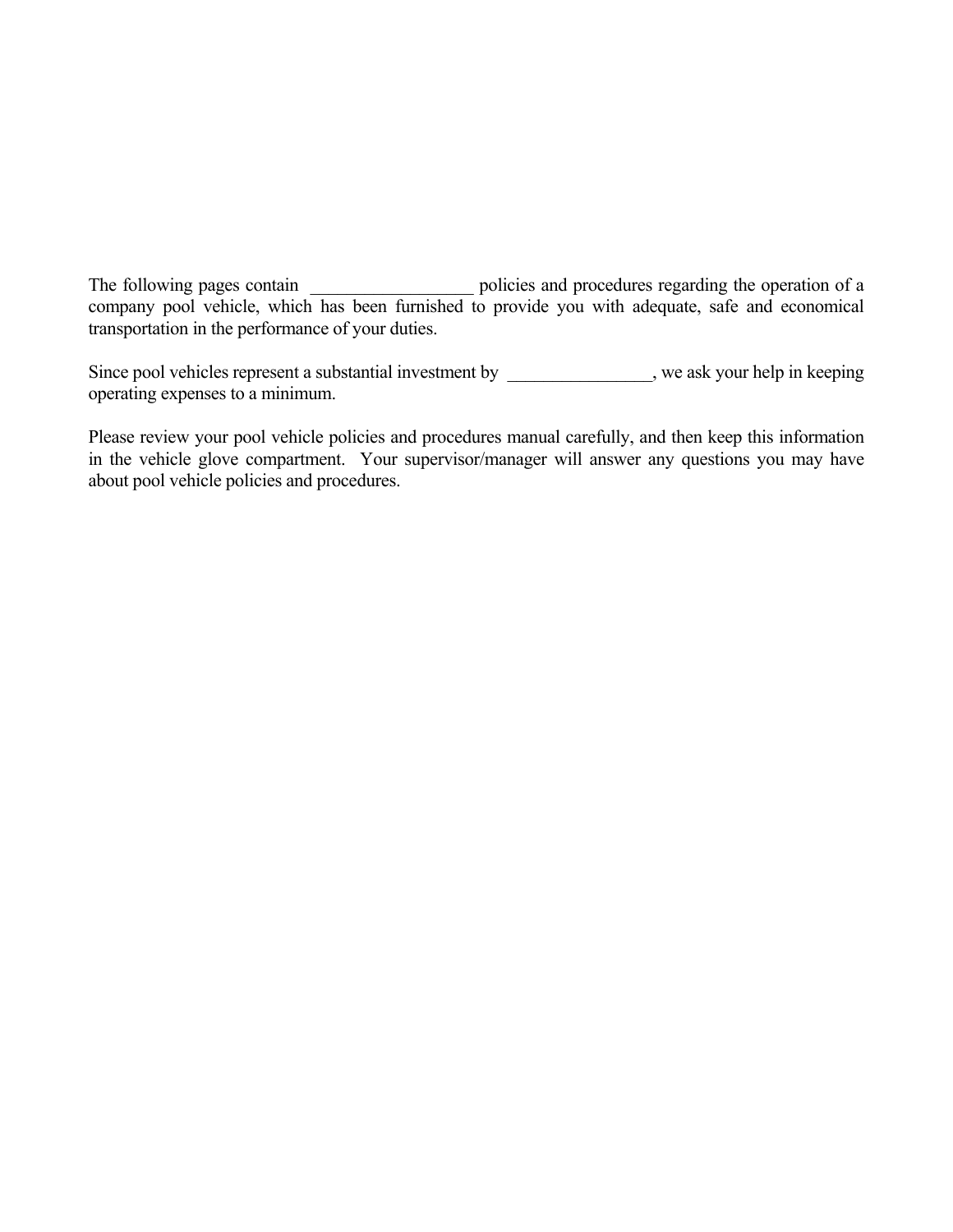# **POOL VEHICLE**

## **Table of Contents**

#### **GENERAL INFORMATION**

### **MAINTENANCE AND OPERATIONS**

### REPORTING CAR EXPENSES/MILEAGE

|--|

|--|--|

|--|--|

#### **ACKNOWLEDGEMENT FORM**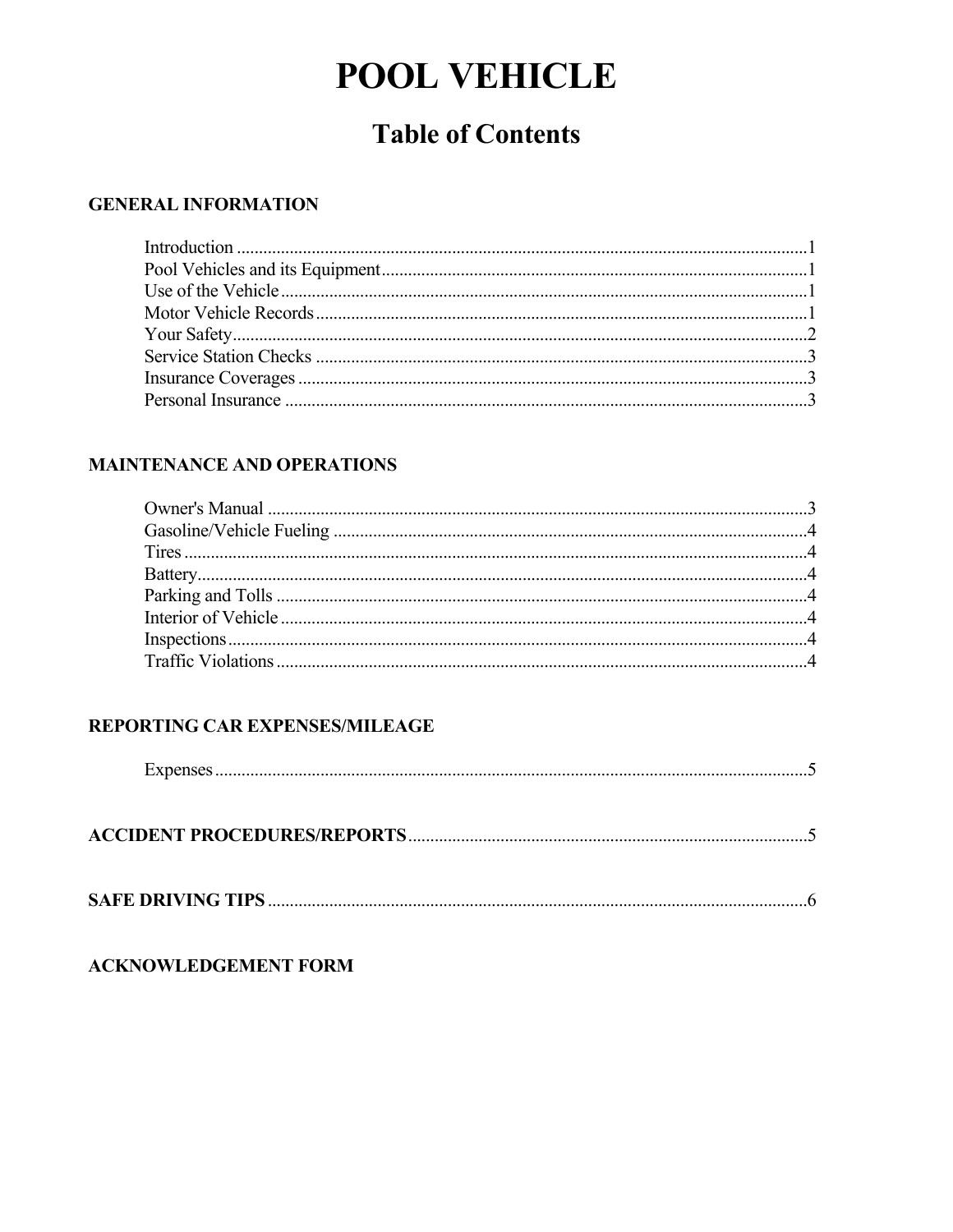## **GENERAL INFORMATION**

*Introduction* - You, as the assigned driver/custodian of a company pool vehicle, are held responsible for:

- \* The proper care and maintenance of the company vehicle.
- \* The safety of your passengers including yourself.

A "safe" vehicle operated by a "safe" driver can...

- \* Prevent accidents
- \* Prevent costly repairs
- \* Prevent undue vehicle depreciation
- \* Save lives

*Pool Vehicles and its Equipment* - Selection of a company pool vehicle can be subject to change from one model year to the next, so a detailed description of company vehicles is not presented here. At the present time a well-equipped is the selected base company vehicle. However, all company vehicles are equipped with driver-side air bag.

*Use of the Vehicle* - Employees or their spouses are the only ones allowed to operate company pool vehicles. Personal usage is not allowed.

No towing is allowed with company vehicles.

*Motor Vehicle Records* - MVR's will be obtained and checked periodically; this information will be kept in a *confidential* file for review only by a safety committee member and/or a company officer.

Drivers with unacceptable MVR's will not be permitted to drive a company vehicle until such time as MVR becomes acceptable.

An "Unacceptable MVR" will be determined by application of the following violation/accident point table. The prior 36-month (3 year) history of the MVR will be reviewed. An "Unacceptable MVR" is one where more than 4 points are accumulated in the 36 month period.

#### **The Safety Committee will review violations exceeding the 4 point limit. The Safety Committee reserves the right to make exceptions to the policy based on facts and circumstances.**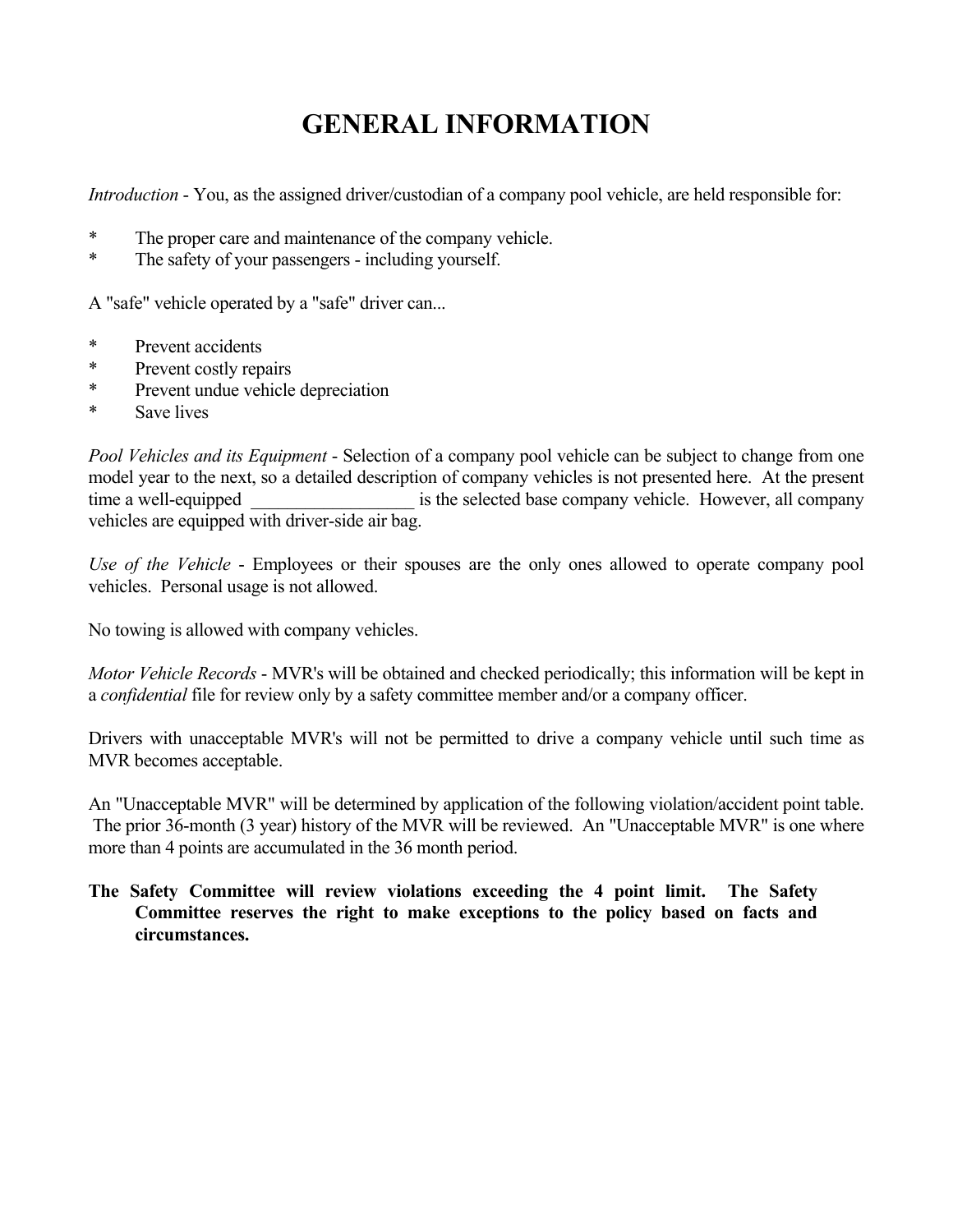#### **5 points:**

At fault accident  $\alpha$  Alcohol and drug related violations, Vehicle used in commission of Felony including operating under the influence of Implied consent violations, including BAC (Blood Alcohol Content)

#### **4 points:**

Eluding an Officer **Contact Contact Contact Contact Contact Contact Contact Contact Contact Contact Contact Contact Contact Contact Contact Contact Contact Contact Contact Contact Contact Contact Contact Contact Contact Co**  Operating while revoked or Suspended Racing Reckless Driving Speeding over 20 mph over limit

Intoxicant in vehicle intoxicating liquor, narcotic, or dangerous drugs,

#### **2 points:**

All other violations including but not limited to:

Altered drivers license Arterial violation Backing illegally Careless driving Defective Speedometer Deviation from lane of traffic Driving on wrong side of road Failure to dim lights Failure to give signal Failure to report accident Failure to stop after accident Failure to stop for school bus Failure to yield right of way Falsified accident report Falsified application Following too closely Illegal possession malt beverage. Illegal riding Illegal turn Imprudent speed Inattentive driving Obstructing traffic Speeding intermediate Too fast for conditions Unnecessary acceleration Violation of restriction

 Operating without license Operating without owner's consent Passing illegally Permitting unauthorized person drive

#### **SMOKING in company vehicles is not allowed.**

*Your Safety* - All company vehicles are equipped with driver-side air bags. Since air bags only protect the driver against frontal collisions, the following company vehicle safety policy is strictly enforced:

SEAT BELTS AND SHOULDER RESTRAINTS MUST BE PROPERLY UTILIZED BY **ALL** OCCUPANTS OF EVERY COMPANY VEHICLE AT **ALL** TIMES WHEN THE VEHICLE IS IN **MOTION**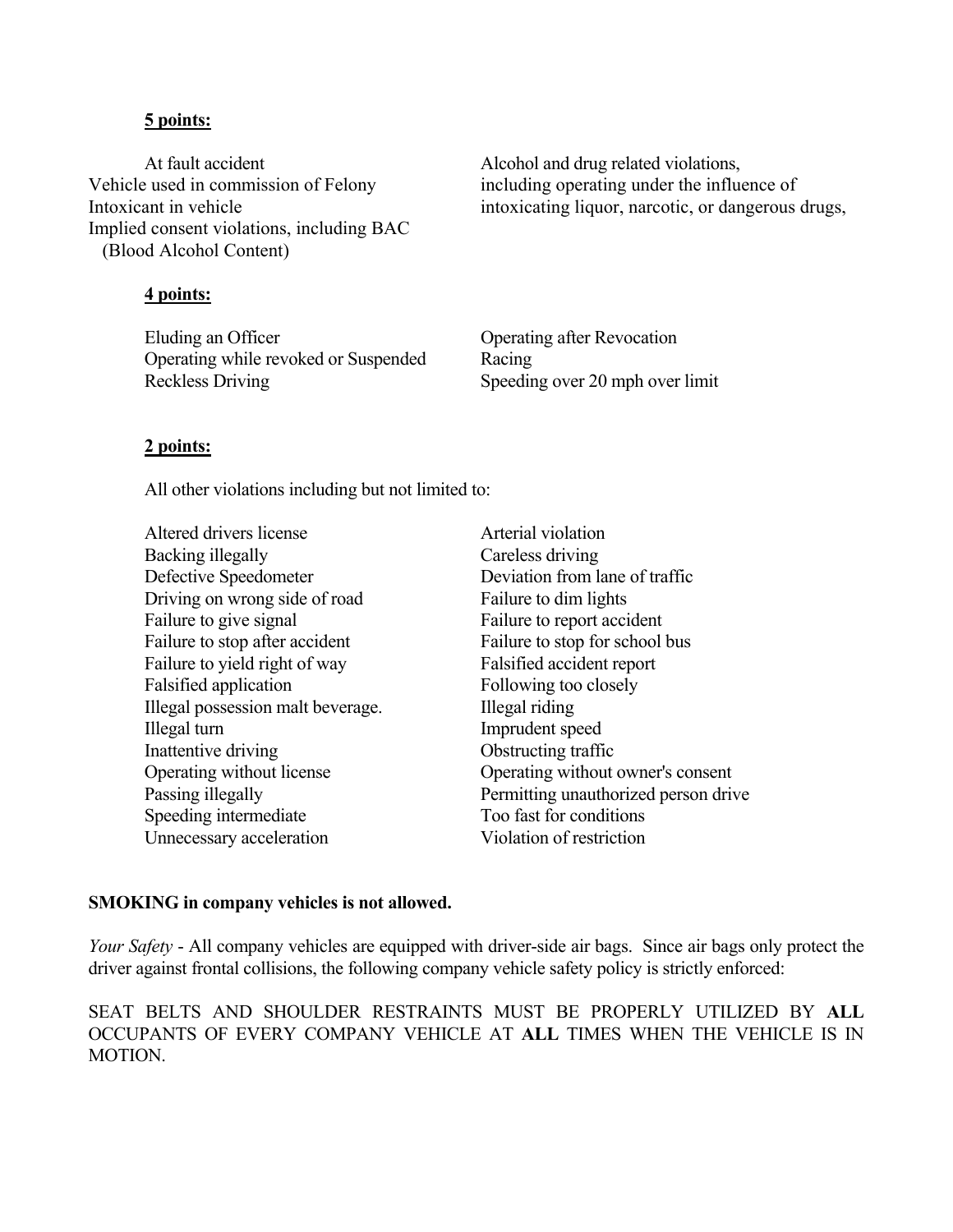To guard against vehicle or contents thefts, company vehicles should always be locked when unattended. Items attractive to "would-be" burglars, such as brief cases, attaché cases, cameras, video equipment, etc. should always be locked in the trunk or covered, when the vehicle is unattended.

It is recommended that drivers of company vehicles equipped with phones should find a safe place to park before using phone. Never use the phone while driving in congested traffic areas or during adverse road conditions.

Loose items should never be stored on the rear window ledge, since they present a "flying missile" exposure should vehicle be required to stop suddenly or impacted. Such items are best conveyed in the trunk.

During inclement periods, all windows, mirrors, head lamps, tail-directional lamps should be fully cleared of dirt, ice and snow.

Posted speed limits should be maintained, unless weather or traffic conditions dictate slower speeds. Traffic signs should be obeyed at all times.

*Service Station Checks* - Self-service islands at service stations should always be used due to cost/gallon savings. Check oil levels and tire pressures when fueling vehicle.

*Insurance Coverages* - Pool vehicles are automatically insured under a policy purchased by providing liability coverage, excluding physical damage. "Proof of vehicle insurance coverage" cards are provided for all vehicles. These cards should be kept in vehicle glove compartments.

*Personal Insurance* - Adequate insurance coverages on any personal vehicle shall be maintained. Minimum liability of \$300,000 combined single limit or \$100,000/300,000 bodily injury and \$50,000 property damage, including comprehensive and collision coverages are recommended.

This is important since you may, at times, need to use your personal vehicle on company business.

# **MAINTENANCE AND OPERATIONS**

A safe driver promotes "accident-free" driving by operating a safe, well-maintained vehicle. There is no substitute for disciplined vehicle maintenance habits. This can be done with a minimum of effort if you abide by the following operating instructions and preventative maintenance practices:

*Owner's Manual* - Owner/operator manuals are provided by all vehicle manufacturers. Manuals should always be kept in vehicle glove compartments for handy reference.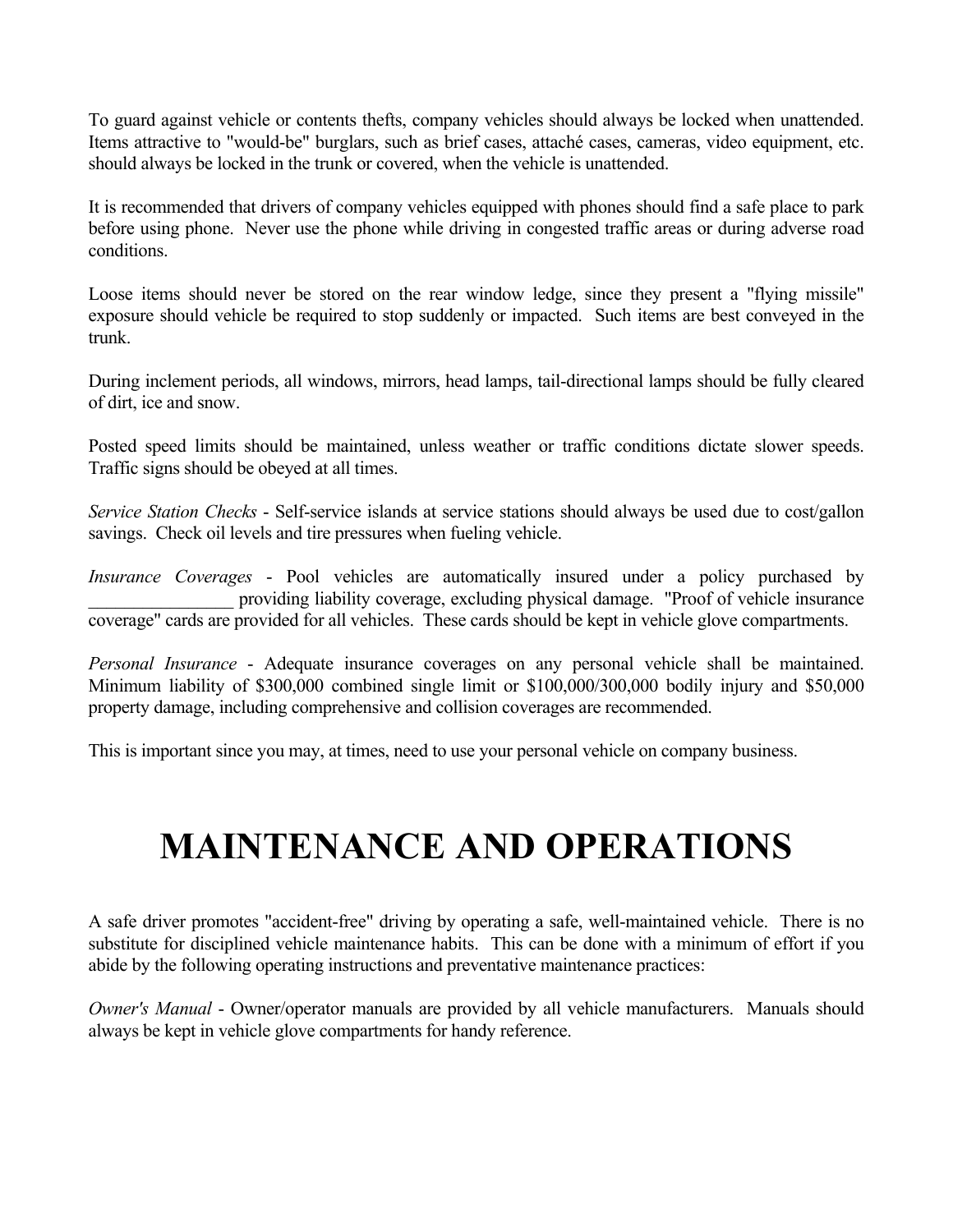*Gasoline/Vehicle Fueling* - Regular, unleaded gasoline, with an 87 octane rating, should provide adequate vehicle performance.

Do not use any gasoline additives, other than usage of a de-icer during extremely cold weather periods to combat gas tank condensation. Only de-icer containing isopropyl should be used, since de-icers containing methanol cause damage to fuel injectors.

*Tires* - The proper care of vehicle tires is not only important from the standpoint of expense, but also from the standpoint of your safety. Tire pressures should be kept about two pounds higher than those recommended by vehicle manufacturer. A tire pressure gauge is kept in the glove compartment.

*Battery* - Batteries in today's vehicles need "little to no" attention, and should last well beyond 50,000 miles.

When using battery for "jump-starting" be certain that recommended safe practices are followed. Only jumper cables in good repair should be used and avoid placing your face over the top of a battery. The following jumper cable hook-up should be strictly followed:

Connect one jumper cable to dead battery positive (+) terminal.

Connect other end of same cable to good battery positive (+) terminal.

Connect second jumper cable to good battery negative (-) terminal.

Connect other end of second jumper cable to a clean portion of engine block on vehicle with dead battery.

Stand back and attempt "start-up".

*Parking and Tolls* - Fees for parking and tolls incurred should be reported on your weekly expense report. Whenever possible, avoid parking lot expenses, but not at the expense of valuable time.

If for some reason you must take the vehicle to your home, it is your responsibility to properly store the company vehicle. No reimbursement is made for home storage. If you are unable to garage the vehicle, park it in a safe location, not on a heavily traveled street.

*Interior of Vehicle* - Keep this interior clean. Do not leave food or drink containers or other refuse in vehicle.

*Inspections* - All company vehicle will be inspected periodically. Inspections will be conducted by \_\_\_\_\_\_\_\_\_\_\_\_\_\_\_\_\_\_\_\_\_\_\_\_\_\_\_\_\_, and a company inspection form will be completed.

*Traffic Violations* - You are responsible for any parking tickets, traffic violations and the resulting fines.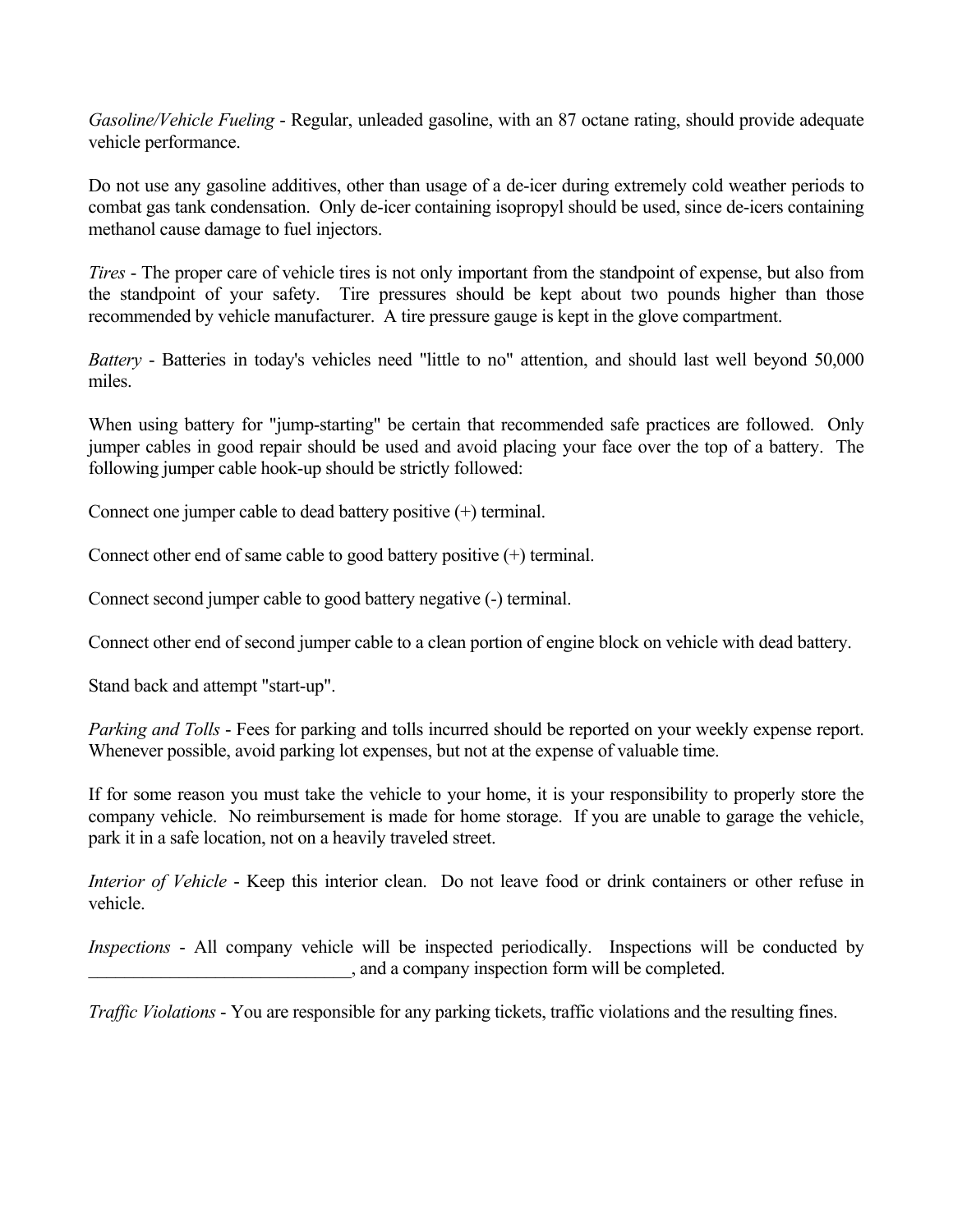## **REPORTING VEHICLE EXPENSES/MILEAGE**

*Expenses* - You are required to complete the information requested on the clip board, which is in all pool vehicles. Gas credit cards are in all vehicles; receipts are to be submitted to the accounting department.

## **ACCIDENT PROCEDURES/REPORTS**

In the event of a vehicle accident, any injured persons should receive first priority attention. Do not take any chances with yourself or other persons for the sake of your vehicle.

Protect the accident scene and any injured persons to the best of your ability.

A driver's accident reporting kit is in the glove compartment.

Obtain the following necessary information for your report:

- \* The name, address and license number of the other driver(s).
- \* The name of his/their insurance companies.
- \* If possible, the identification of passengers and witnesses.

Do not give any statements or discuss the accident with anyone other than police authorities.

If the car is disabled, obtain the name of the towing firm and the location where the vehicle will be stored.

Report the accident to Safety Committee representative \_\_\_\_\_\_\_\_\_\_\_\_\_, immediately.

All company car accidents will be reviewed by an accident review committee to determine if accident was preventable or non-preventable. All accident review proceedings will become part of the company driver's file.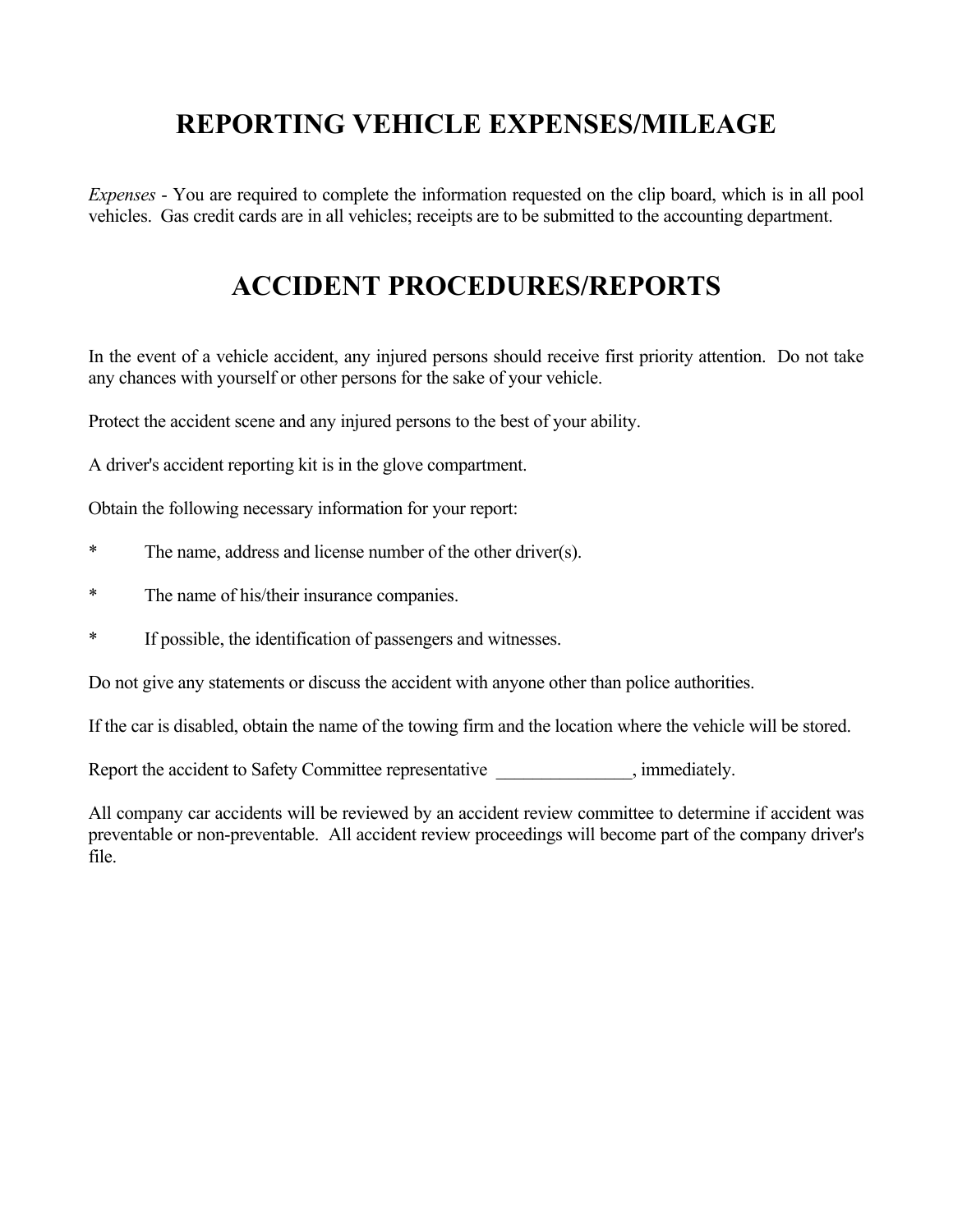## **SAFE DRIVING TIPS**

Driving is a FULL TIME JOB. Avoid all distractions ... always keep your mind strictly on your driving ... always concentrate on drivers around you assuming they will not do what's expected of them.

Roads are CROWDED ... consider all cars as potential accidents looking for a place to happen.

Signal entry onto expressways and, where at all possible, stay in the center or non-merging lane to avoid merging lane congestion and permit emergency maneuvering.

Don't insist on the RIGHT-OF-WAY. Let the other drivers take it.

BRIDGES are slippery and freeze before roads, and expressway on-off ramps can be dangerous during inclement periods.

Use your TURN SIGNALS at all times. Signal when changing expressway lanes, on left and right hand turns and during parking maneuvers.

If windshield washer needs filling, use a top grade washer solution.

Before DRIVING, especially NIGHT DRIVING, wipe off all vehicle lamps - head, tail and directional lights.

If you're wondering whether or not to turn on your HEADLIGHTS ... its time to turn them on. It is illegal to drive with only the parking lights illuminated.

Nobody wants to be the victim of an auto accident, but thousands are EVERY DAY - A SAFE DRIVER IS A DEFENSIVE AND COURTEOUS DRIVER!